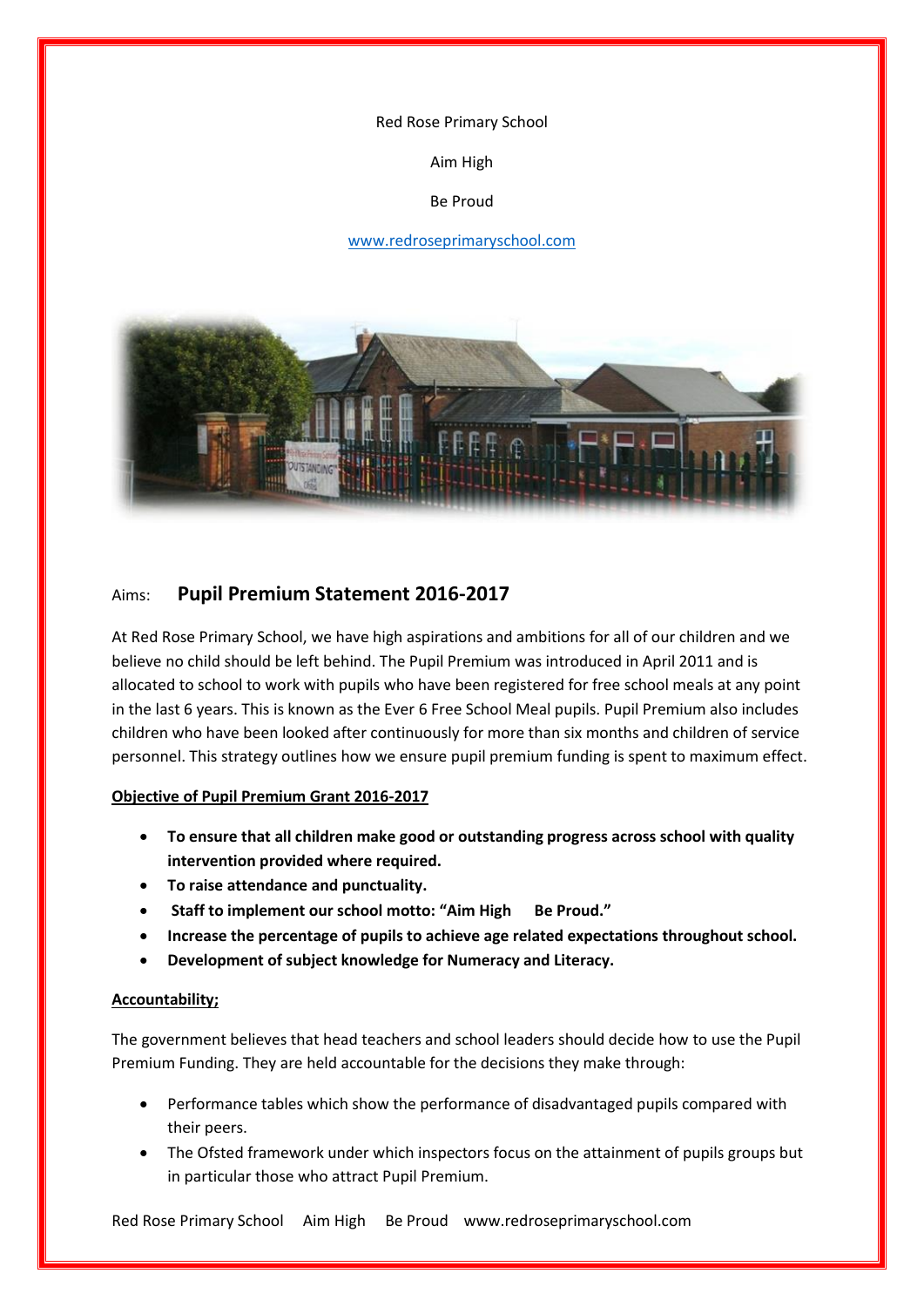• School have to publish their Pupil Premium statement on line annually:

# www.redroseprimaryschool.com

### Pupil Premium Report for Red Rose Primary School 2016-2017 Total: 38,540.00 Total Spend: £42,237.00

| 263       |            |
|-----------|------------|
| 22        | £29,040.00 |
|           |            |
| 5         | £19,500.00 |
|           |            |
| 0         |            |
| 38,540.00 |            |
|           |            |
|           |            |
|           |            |
|           |            |
|           |            |

Pupil premium Funding was used in 2014-2015 to support the following areas:

- Reducing class sizes.
- Additional teaching assistants.
- Additional teaching assistants.
- More one to one tuition.
- Peer to peer tutoring schemes for pupils.
- Improving feedback to teachers and pupils.
- Early intervention schemes.
- Extending the breadth of the curriculum.
- Improving the class room.
- Improving the school learning environment.
- Offset budget cuts.

This is how we plan to improve standards within our school:

| Project                                                                                          | Objective                                                                                                                                                                                       | Cost:                                                                                                                       |
|--------------------------------------------------------------------------------------------------|-------------------------------------------------------------------------------------------------------------------------------------------------------------------------------------------------|-----------------------------------------------------------------------------------------------------------------------------|
| Whole School ethos on high<br>achievement, attendance and<br>punctuality.<br>"Aim High Be Proud" | Headteacher and<br>$\bullet$<br>office staff to monitor<br>pupil attendance.<br>Pupil attendance<br>$\bullet$<br>reported to parents,<br>monthly, via the<br>school newsletter and<br>web site. | Certificates.<br>$\bullet$<br>Stars in the rocket.<br>$\bullet$<br>Stamp cards.<br>$\bullet$<br>Assembly time.<br>$\bullet$ |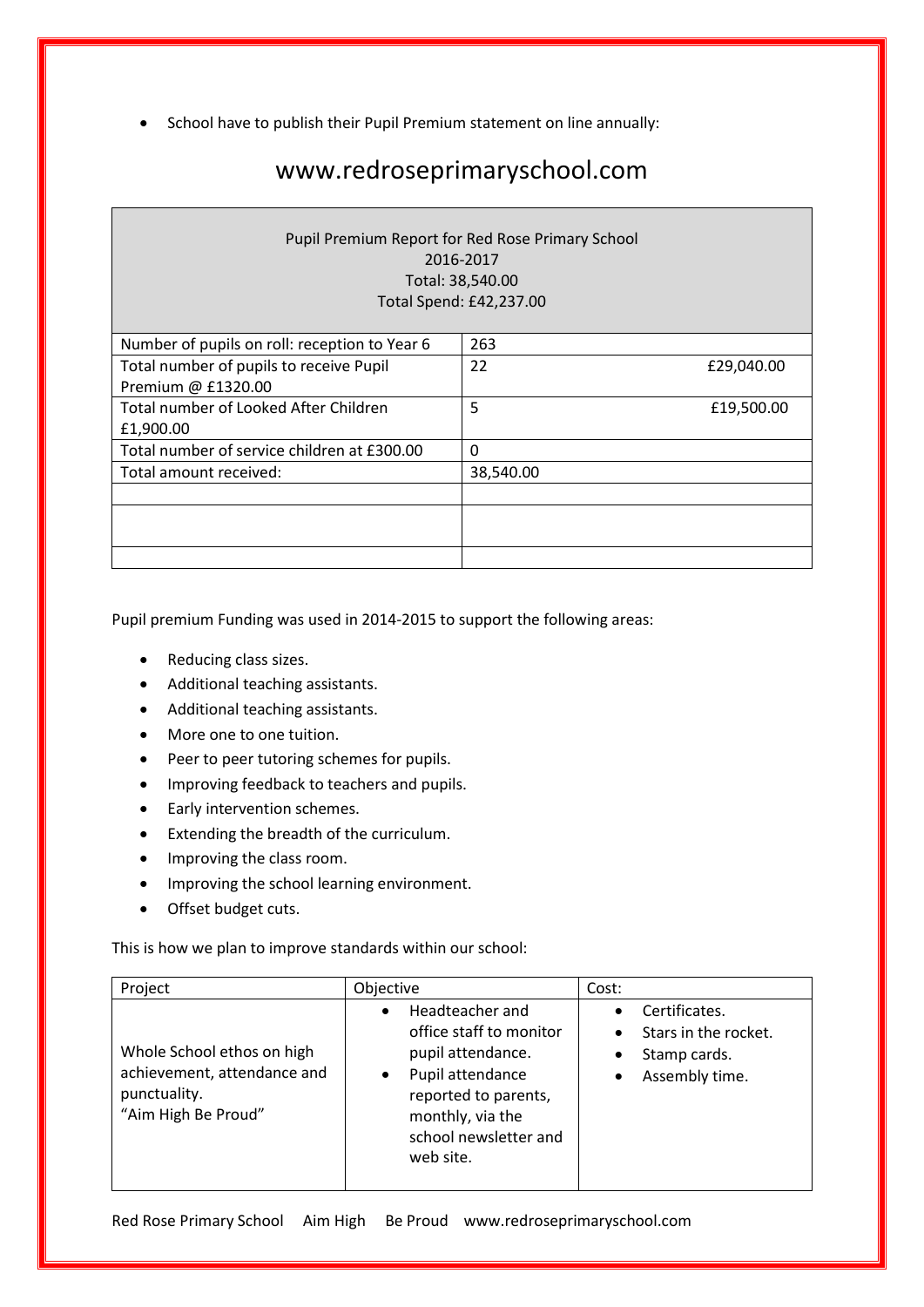| To run after-school<br>intervention programmes with<br>various targeted groups.                                                                                                                  | Governors receive<br>termly information<br>regarding attendance.<br>Stars in the Rockets,<br>Mathletics certificates<br>and rewards cards to<br>be used in celebration<br>assemblies that<br>promote outstanding<br>effort and<br>improvement.<br><b>Phonics After School</b><br>$\bullet$<br>Club. One night per<br>week from January<br>until May 2017.<br>Year 6 after-school<br>intervention. Small<br>groups working with<br>staff from 3.15-4.15.<br>Focus literacy,<br>Numeracy and<br>Science. | Cost: £300.00<br>2 teachers<br>Year 6:<br><b>Staffing</b><br>Homework club offered to Key<br>Stage 2 pupils. Homework can<br>be addressed and supported<br>by 2 members of staff.<br>(Teacher and Teaching<br>Assistant)<br>Weekly provision- all year. |
|--------------------------------------------------------------------------------------------------------------------------------------------------------------------------------------------------|--------------------------------------------------------------------------------------------------------------------------------------------------------------------------------------------------------------------------------------------------------------------------------------------------------------------------------------------------------------------------------------------------------------------------------------------------------------------------------------------------------|---------------------------------------------------------------------------------------------------------------------------------------------------------------------------------------------------------------------------------------------------------|
| Reducing class sizes in year 5<br>and $6.$<br>Pupil numbers 39 year 6<br>Pupil numbers 38 Year 5<br>To increase the number of<br>pupils predicted to reaching<br>their age related expectations. | Employment of 1 teacher (5<br>mornings per week).<br>Creation of "Mission Control"<br>class room.<br>Increased number of Chrome<br>Books required to support this<br>provision.                                                                                                                                                                                                                                                                                                                        | Staffing costs: £28,000                                                                                                                                                                                                                                 |
| To increase the number of<br>pupils to reach their full<br>potential in the Early Years.                                                                                                         | Appointment of additional<br>member of staff from January<br>until Easter.<br>Teacher to target various<br>groups in relation to early<br>years data.                                                                                                                                                                                                                                                                                                                                                  | Staff costs.<br>$33.60 \times 6 = 201.16 \times 10$ week<br>programme<br>201.16 x 10<br>2016.00                                                                                                                                                         |
| <b>CPD Professional Development</b><br>for all teaching staff.                                                                                                                                   | Literacy training for all staff.<br>Consultant to deliver planning<br>workshops, work scrutiny and<br>teaching literacy strategies in<br>relation to age related<br>expectations.                                                                                                                                                                                                                                                                                                                      | 2 days each term.<br>6 days training in school.<br>£1080.00                                                                                                                                                                                             |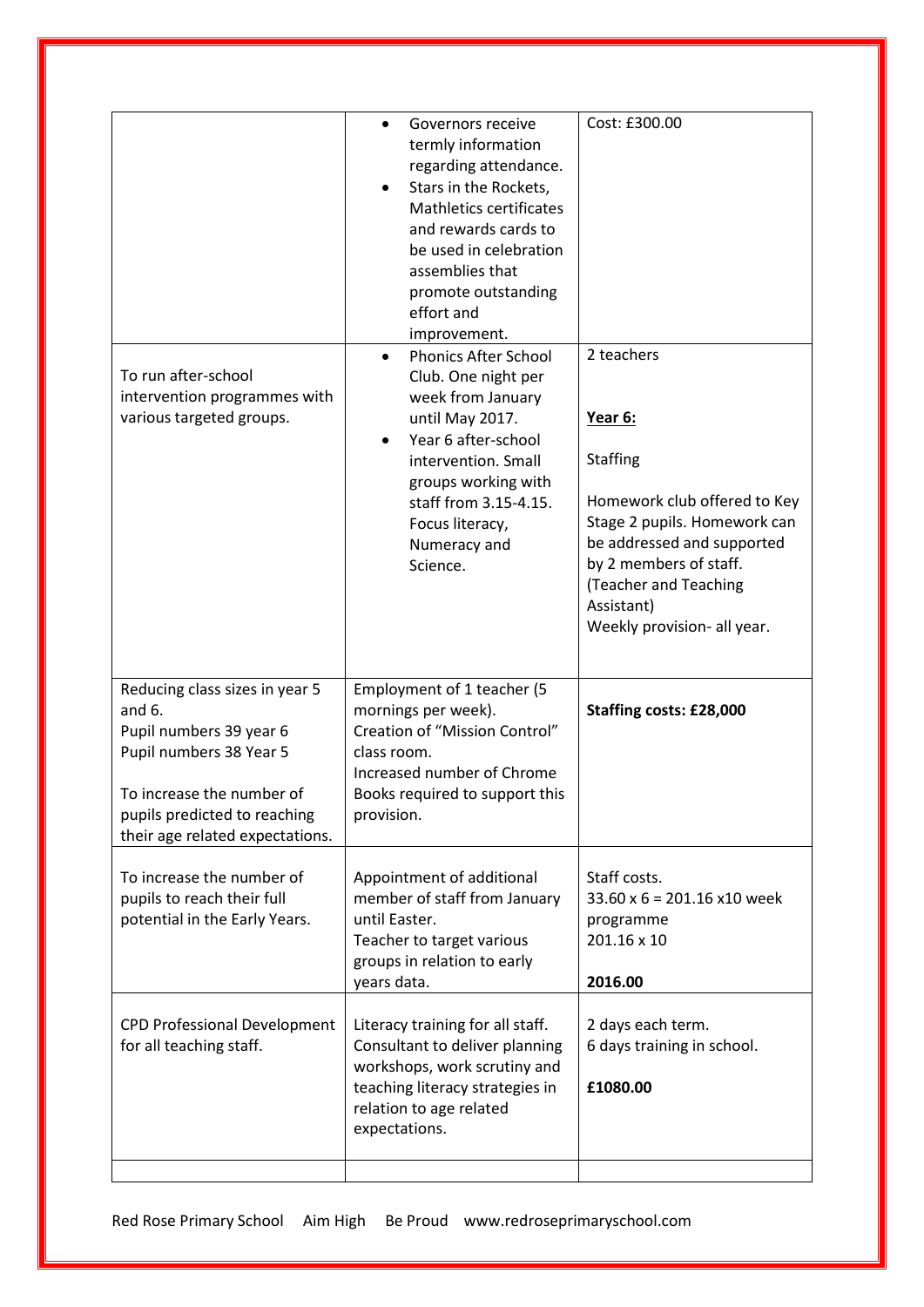| Peer reading champions<br>provided by our year 5 pupils.                                                                                       | Peer readers trained up and<br>work with a selection of pupils<br>from Key stage 1.<br>Reading champions<br>listen to pupils read.<br>Practise spellings.<br>Practise hundred<br>words.<br>Lunch time club.           | No cost:                                                                                                                                                 |
|------------------------------------------------------------------------------------------------------------------------------------------------|-----------------------------------------------------------------------------------------------------------------------------------------------------------------------------------------------------------------------|----------------------------------------------------------------------------------------------------------------------------------------------------------|
| To provide additional adult<br>support in Year 3 and 4 to<br>ensure children do not fall<br>behind in relation to age<br>related expectations. | Teaching assistant employed<br>to deliver additional support in<br>numeracy with our year 3 and<br>4 nurture group.                                                                                                   | <b>Teaching Assistant</b><br>38 week<br>2 hours per day<br>5 days per week<br>Cost: 1 teaching assistant 5<br>sessions per week.<br>Total cost: 6,841.00 |
| Additional Chrome books to<br>support learning in Year 1 and<br>year 2.                                                                        | 16 x 250.00<br>£4,000.00.<br>To enable our Year 5 and 6<br>classes to be reduced we have<br>had to develop more mobile<br>learning.<br>We have focused on our<br>younger pupils in key stage 1<br>(Year 1 and year 2) | 4,000.00                                                                                                                                                 |